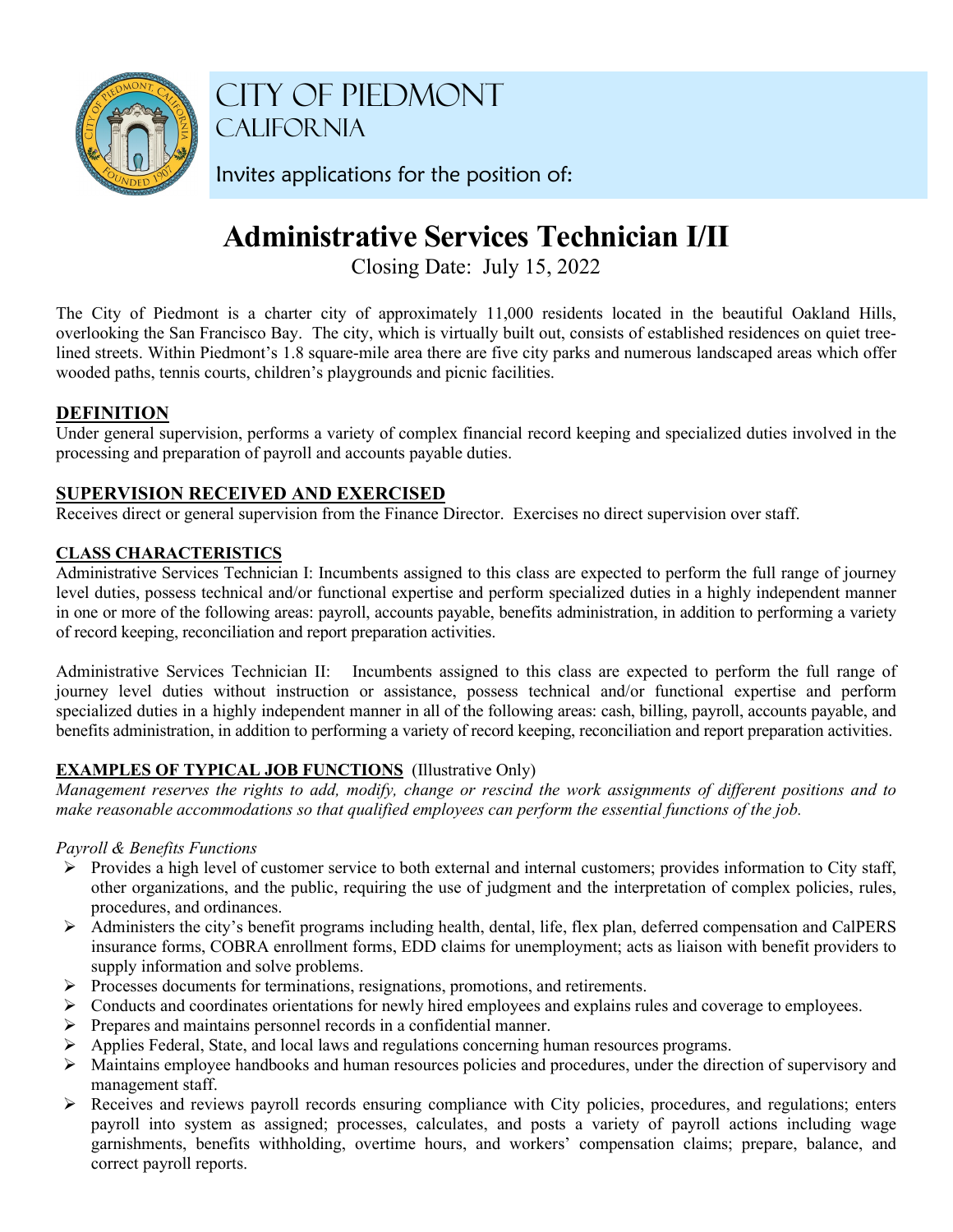- $\triangleright$  Prepares payroll and all related payroll reports including tax deposit, quarterly reports, W-2's and ACA year end reporting; balances and prepares payroll taxes for State and Federal quarterly and annual returns.
- $\triangleright$  Prepares manual checks as needed.
- Keeps record of employee performance evaluations and ensures that they're prepared timely.
- $\triangleright$  Responds to employee inquires.

### *Accounts Payable Functions*

- $\triangleright$  Reviews accounting and financial documents to ensure accuracy of information; examines supporting documentation to establish proper authorization and conformance with contracts and other agreements, policies, regulations and standard accounting practice.
- $\triangleright$  Produces and distributes checks and prepares reports regarding accounts payable.
- $\triangleright$  Establishes and maintains accounts payable files.
- $\triangleright$  Prepares annual 1099 vendor tax forms.
- $\triangleright$  Responds to questions and concerns from operating departments and the public; corrects errors in documents as necessary; explains processes and systems to City employees, the public and vendors.
- $\triangleright$  Researches and interprets rules and regulations, contracts, policies and procedures, memorandum of understanding, or other documents.
- $\triangleright$  Gathers information and assists the external auditors with the annual city audit.
- $\triangleright$  Operates standard office equipment, including computers.
- $\triangleright$  Other duties as assigned.

# **QUALIFICATIONS**

## **Knowledge of:**

- $\triangleright$  Applicable Federal, State, and local laws, regulatory codes, ordinances, and procedures relevant to assigned area of responsibility.
- Basic principles and practices of the financial and human resources function in a public agency setting.
- $\triangleright$  Policies and procedures related to classification, compensation, and benefits administration.
- $\triangleright$  Computerized finance systems and computer software and systems related to payroll processes.
- $\triangleright$  Methods, techniques, and practices of data collection and report writing.
- $\triangleright$  Business letter writing and standard writing practices for correspondence.
- $\triangleright$  Modern office practices, methods, computer equipment, and computer applications related to work, including word processing and spreadsheet software. Advanced Excel skills preferred.
- $\triangleright$  Principles and practices of auditing payroll and/or disbursements.
- $\triangleright$  Principles and procedures of record keeping and reporting.
- $\triangleright$  English usage, spelling, vocabulary, grammar, and punctuation.
- $\triangleright$  Techniques for providing a high level of customer service to public and City staff, in person and over the telephone.

## **Ability to:**

- $\triangleright$  Assist in developing and implementing systems, procedures, work standards and internal controls.
- $\triangleright$  Maintain accurate financial and personnel records and preparing clear and accurate reports for informational, auditing and operational use.
- Perform detailed accounting, financial and human resources office support work accurately and in a timely manner.
- $\triangleright$  Respond to and effectively prioritizing multiple phone calls and other requests for service.
- $\triangleright$  Interpret, apply and explain policies and procedures.
- Compose correspondence and reports independently or from brief instructions.
- $\triangleright$  Establish, maintain and research files.
- $\triangleright$  Make accurate arithmetic, financial and statistical computations.
- $\triangleright$  Use English effectively to communicate in person, over the telephone and in writing.
- $\triangleright$  Use tact, initiative, prudence, and independent judgment within general policy, procedural, and legal guidelines.
- Organize own work, set priorities, and meet critical time deadlines.
- Maintain confidentiality of sensitive personal information of applicants, employees, former employees, and other matters affecting employee relations.
- $\triangleright$  Establish and maintain effective working relationships with those contacted in the course of the work.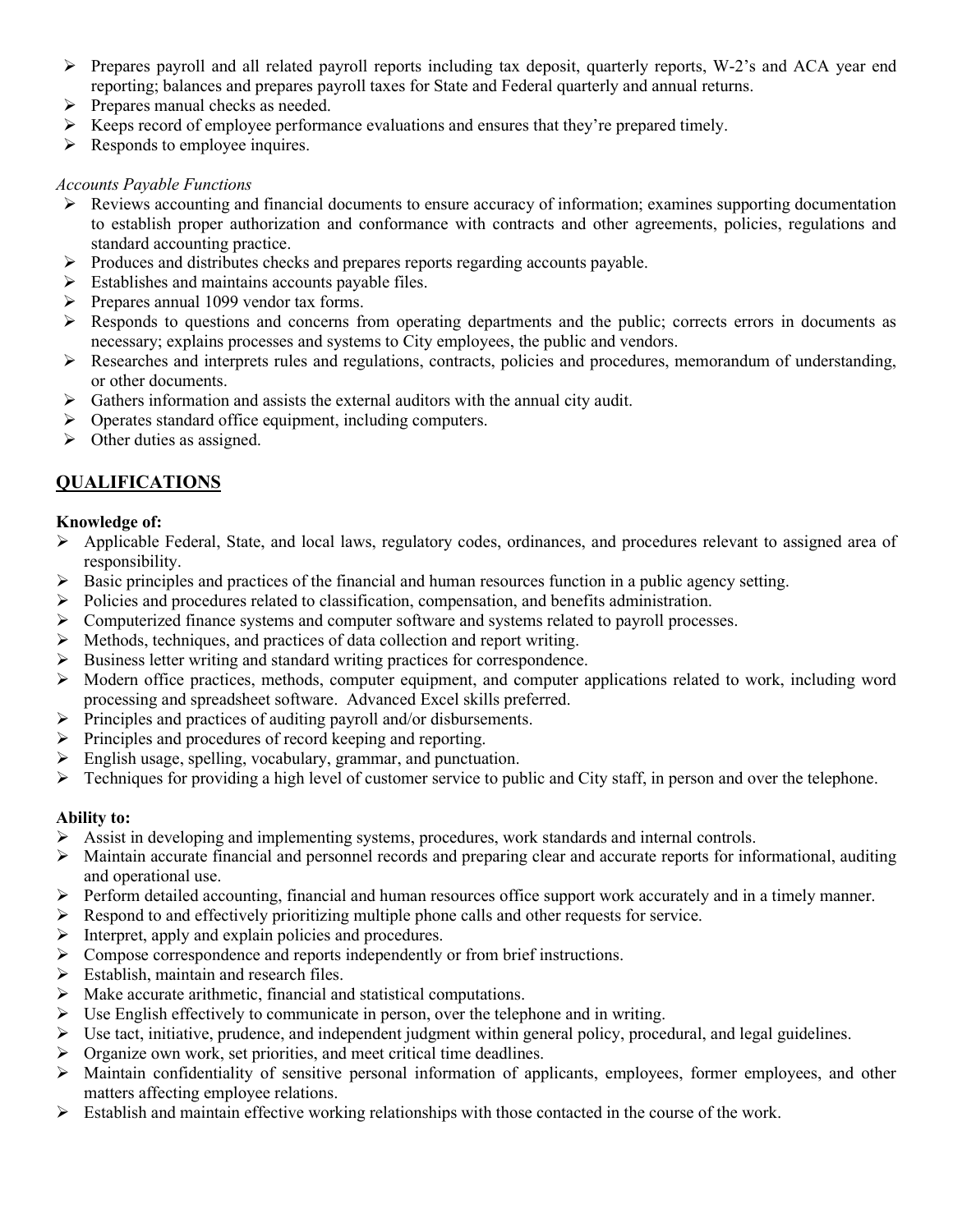#### **Education and Experience:**

*Any combination of training and experience that would provide the required knowledge, skills, and abilities is qualifying. A typical way to obtain the required qualifications would be:*

Equivalent to graduation from a two-year college or university with coursework in accounting, finance, human resources, business administration, or a closely related field. Background in processing Governmental payroll preferred. Experience with Caselle Government Accounting Software is a plus.

Administrative Technician I: Three (3) years of experience in an accounting or human resources capacity.

Administrative Technician II: Five (5) years of experience in both an accounting and human resources capacity.

#### **Licenses and Certifications:**

 $\triangleright$  Possession of a valid California class C driver's license and a satisfactory driving record. The City monitors DMV activity over the course of employment.

#### **PHYSICAL DEMANDS**

Must possess mobility to work in a standard office setting and use standard office equipment, including a computer; vision to read printed materials and a computer screen; and hearing and speech to communicate in person and over the telephone. This is primarily a sedentary office classification although standing in work areas and walking between work areas may be required. Finger dexterity is needed to access, enter, and retrieve data using a computer keyboard, typewriter keyboard, or calculator and to operate standard office equipment. Positions in this classification occasionally bend, stoop, kneel, reach, push, and pull drawers open and closed to retrieve and file information. Employees must possess the ability to lift, carry, push, and pull materials and objects up to 25 pounds.

In January 2022, the City implemented a mandatory COVID-19 vaccination policy. As a condition of employment, employees must be fully vaccinated for COVID-19 unless a reasonable accommodation request for a medical or religious exemption has been approved by the City.

#### **ENVIRONMENTAL ELEMENTS**

Employees work in an office environment with moderate noise levels, controlled temperature conditions, and no direct exposure to hazardous physical substances. Employees may interact with challenging staff and/or public and private representatives in interpreting and enforcing departmental policies and procedures.

#### **COMPENSATION**

Monthly Salary as of 7/1/2022: Administrative Services Technician I, \$6,411 - \$7,789 Administrative Services Technician II, \$7,637 –\$9,288 Educational incentive available in addition to salary of 1% for an Associate degree or 2% for a Bachelor's degree (not cumulative) FLSA: Non-exempt

#### **BENEFITS**

The City currently offers the following benefits to its employees:

- Medical, with a generous amount of the premium paid by the City
- Delta Dental Premier, with orthodontia  $@$  \$5,000 lifetime maximum, premium paid in full by the City
- Vision, with the ability for an annual exam, premium paid in full by the City
- Employee Assistance Plan
- Life insurance with a value of 2X your annual salary, and long-term disability  $\omega$  60%, premium paid in full by the **City**
- Retirement benefit depends upon membership date: Classic employee CalPERS  $2\%$   $\omega$  60, employee share is 7%. New Members 2% @ 62, employee share is currently 6.75%. **The City also participates in Social Security**
- Vacation: Accrue 11 days per year to start at the rate of 6.875 hours per month
- Holidays: 13 days per calendar year
- Sick leave accrual  $\omega$  9.38 hours per month
- Deferred compensation and tuition reimbursement available